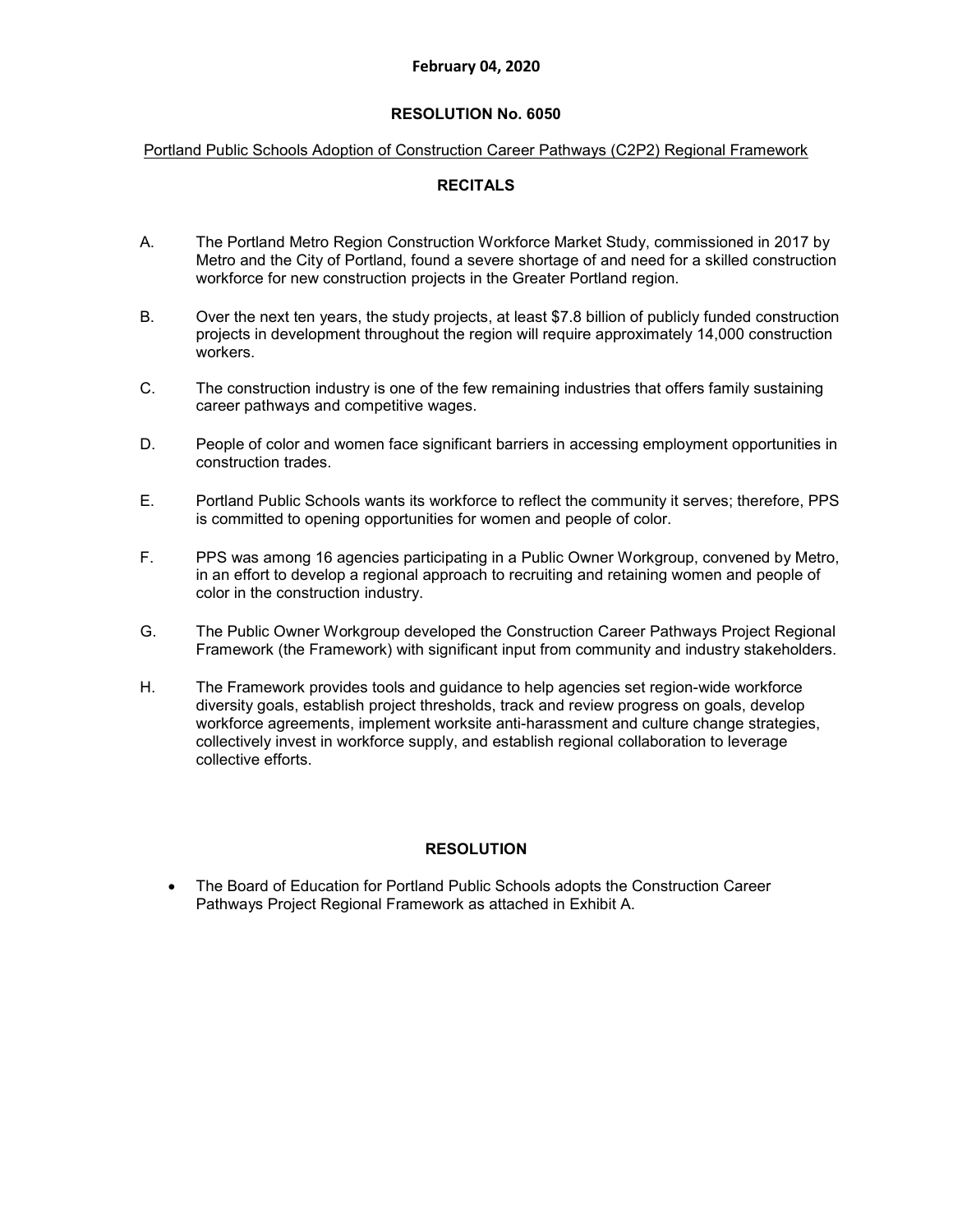

# **PORTLAND PUBLIC SCHOOLS OFFICE OF GOVERNMENT RELATIONS**

501 North Dixon Street/ Portland, OR 97227 Telephone: (503) 916-3342

| Date:    | February 4, 2020                                                                       |
|----------|----------------------------------------------------------------------------------------|
| To:      | School Board, Superintendent Guadalupe Guerrero                                        |
| From:    | Courtney Westling, Director of Government Relations<br>Stephanie Soden, Chief of Staff |
| Subject: | Construction Career Pathways framework adoption                                        |

# **BACKGROUND**

In **2018 the Workforce Market Study commissioned by Metro and the City of Portland looked at 81 large capital projects** that were slated within the next five years. The study showed that there was a need for construction workers and that there were significant barriers facing people of color and women entering the industry.

That summer, Metro convened the Construction Career Pathways Project (C2P2) public owner workgroup comprised of 16 public agencies, including PPS, tasked with developing a regional approach to recruiting and retaining women and people of color in the construction trades in the Portland metro area. Over the course of nearly a year, the workgroup met as a whole and in subcommittees to build a comprehensive policy framework for creating career pathways for women and people of color.

The framework includes the following:

- **• Diversity Hiring Goals and project thresholds**
	- o The goals are set as a percentage of total hours worked at 20% for apprentices, 14% for women, and 25% for people of color.
	- o The **goals are ramped up over a 7-year** period to build success incrementally. Each jurisdiction sets their own thresholds that make sense for their agency.

# **• Investing in the Pipeline**

- $\circ$  Investing in the training and services required to build and support a pipeline of skilled women and people of color
- **• Retention and Culture Change**
	- o Developing training and practices on construction worksites to eliminate discrimination and harassment of diverse workers and ensure a safe work environment for everyone
- **• Accountability**
	- $\circ$  Establishing a coordinated regional system for tracking and ongoing monitoring of workforce diversity outcomes.
- **• Efficiency**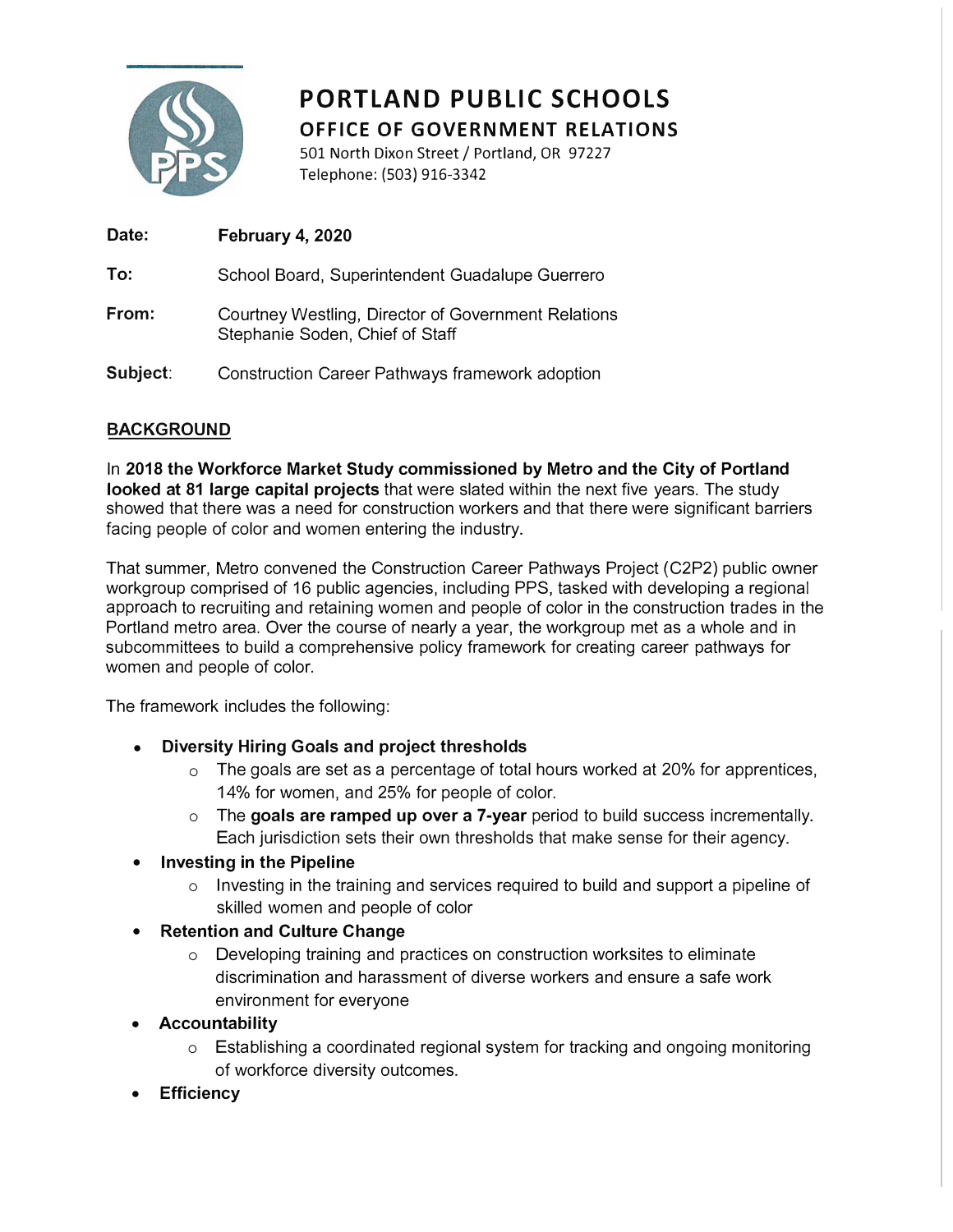<sup>o</sup> Creating shared policies and agreements across agencies to support efficient business.

The goal is for agencies to adopt the full framework so we can work toward consistency across the region, while creating room for flexibility that account for the specific needs of individual agencies/jurisdictions. Joining construction career pathways means taking the following standardized actions:

- 1. Adopting the goals laid out in the framework
- 2. Investing in workforce supply
- 3. Track and reporting progress
- 4. Join the regional collaboration committee

To date, in addition to Metro, the following public agencies have committed to move forward as a construction careers regional collaboration:

- •TriMet
- •Multnomah County
- Prosper Portland
- •Metro
- City of Portland

#### **RELATED POLICIES/BEST PRACTICES**  N/A

**ANALYSIS OF SITUATION** 

N/A

# **FISCAL IMPACT**

N/A

# **COMMUNITY ENGAGEMENT (IF APPLICABLE)**

In addition to the Public Owner Workgroup\*, Metro has sought feedback from general contractors and industry service providers on the Regional Framework and Toolkit.

\*Public Owner Workgroup participants: City of Beaverton, Beaverton School District, State of Oregon Bureau of Labor and Industries, Home Forward, Metro, Multnomah County, North Clackamas School District, Oregon Department of Transportation, Oregon Health Sciences University, Port of Portland, City of Portland, Portland Community College, Portland Public Schools, Portland State University, Prosper Portland and TriMet

# **TIMELINE FOR IMPLEMENTATION/EVALUATION**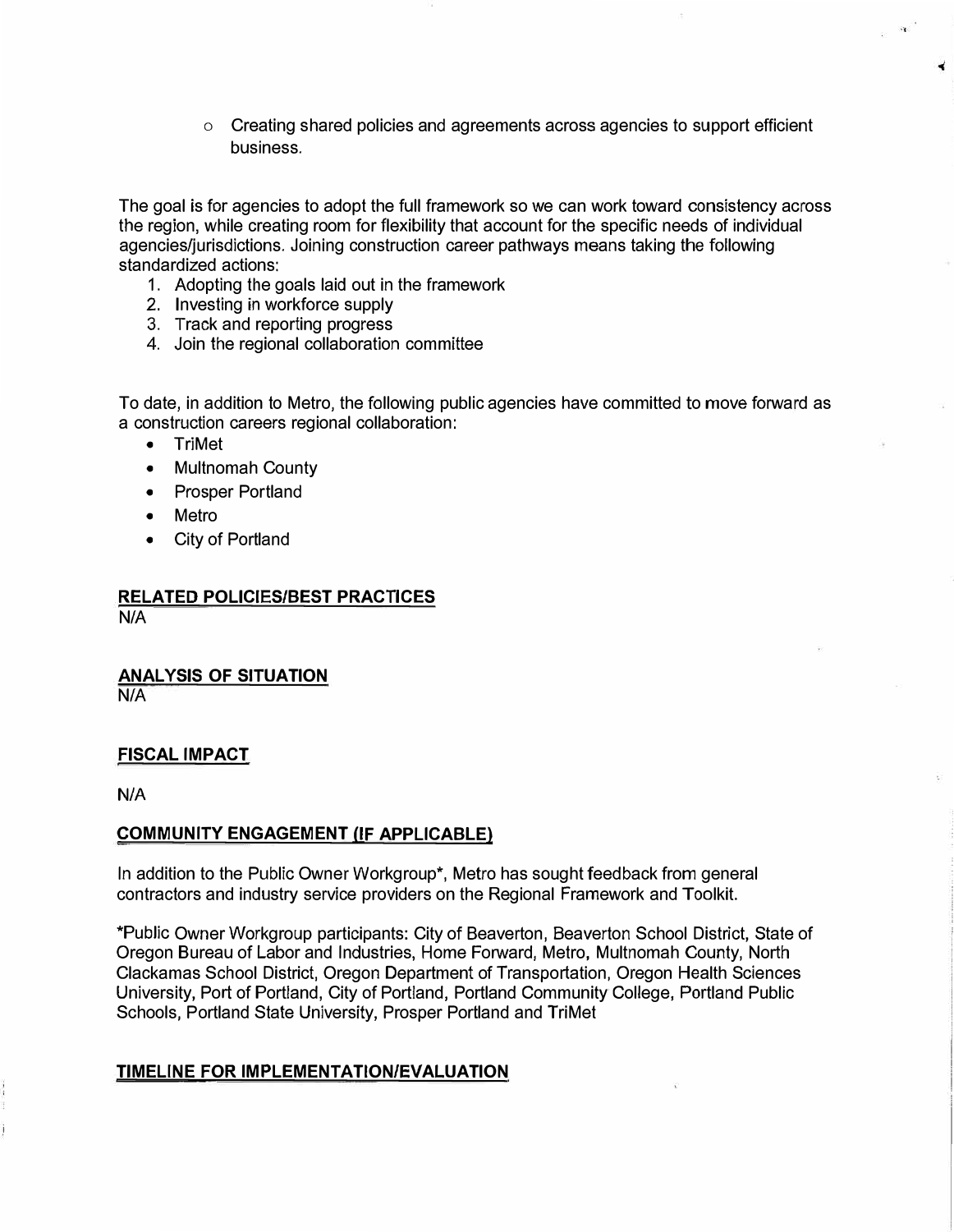PPS has already modified its Workforce Equity Administrative Directive to adopt the 25 percent minority and 14 percent women goals immediately (without a ramp up period), and the district has been tracking these numbers for years even without specific goals in place. PPS hovers around the 25 percent minority participation already. Like *every* other agency, however, there is room for growth on bringing women into the industry.

# **BOARD OPTIONS WITH ANALYSIS**

ţ.

- Adopt the framework and commit to partnering with other local agencies to collaborate on progress toward workforce diversity goals
- Do not adopt the framework

# **STAFF RECOMMENDATION**

Staff recommends voting to adopt the framework and begin working toward these region-wide diversity goals in collaboration with our partners.

*As* a *member of the PPS Executive Leadership Team, I have reviewed this staff report .* 

*. Aolr (Initials)*

**ATTACHMENTS** A. C2P2 Regional Framework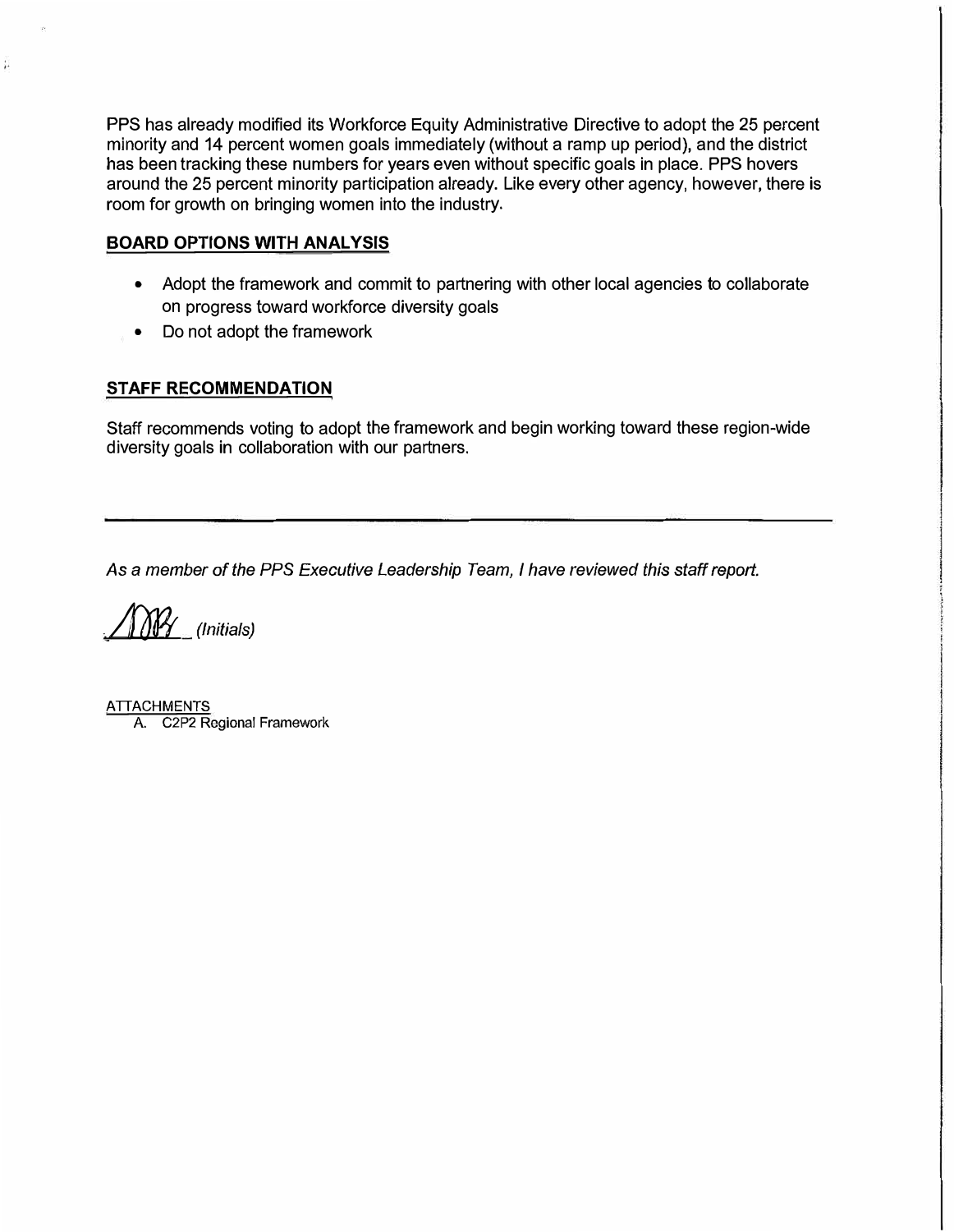#### **C2P2 REGIONAL FRAMEWORK**

The Construction Career Pathways Project (C2P2) Public Owner Workgroup (Workgroup) is comprised of 16 public agencies tasked with developing a regional approach to recruiting and retaining women and people of color in the construction trades. Since July 2018, Oregon Metro convened the C2P2 Workgroup to develop a regional approach to construction workforce equity for the Greater Portland metropolitan area. Over the course of nearly a year, the Workgroup met as a whole and in subcommittees to identify regional strategies and potential investments that will grow the number of people of color and women in the construction trades.

This Regional Framework (Framework) summarizes a series of strategies needed for creating and sustaining a diverse construction workforce. It offers high level guidance to Public Owners committed to fostering the diverse workforce needed to meet projected construction demand.[1](#page-4-0) The attached toolkit provides Public Owners with practical approaches to implementing the strategies outlined in this Framework. The Framework and toolkit are not procurement documents or contracts.

Buy-in from multiple public agencies and cross-sector collaboration with labor, community-based organizations, contractors, educational institutions, and others, will be essential to ensure impact at a regional scale. The toolkit provides guidance on how to create impactful partnerships to diversify the workforce. If successful, the Framework can elevate a truly regional, collaborative approach that will create a robust pipeline of work, a consistent demand for workers, and an unprecedented opportunity to make transformative investments that will lift Greater Portland residents out of poverty.

This Framework provides seven essential points Public Owners must integrate into their practices in order to ensure success and truly move the needle toward achieving construction workforce equity. The accompanying toolkit provides additional details and guidance to Public Owners as they implement the recommendation their relevant policies, programs, and procurement practices.

# **I. SET CLEAR WORKFORCE DIVERSITY GOALS**

Public Owners should establish regionwide targeted hire goals to increase diversity in the construction workforce (see below). The toolkit provides guidance on additional goals Public Owners may consider in order to create a demand for diverse construction workers, and a ramp up period timeline to ensure success.

- A. A minimum of **20% of total work hours** in each apprenticeable trade shall be performed by **state-registered apprentices**;
- B. A minimum of **14% of total work hours** shall be performed by **women and women-identified persons** – both journey and apprentice-level workers;
- C. A minimum of **25% total work hours** shall be performed by **persons of color** both journey and apprentice level workers.

<span id="page-4-0"></span><sup>1</sup> For more information about projected demand, see the Metro *Regional Construction Workforce Market Study*: [https://www.oregonmetro.gov/sites/default/files/2018/07/02/C2P2-regional-construction-workforce-market-study-07022018.pdf.](https://www.oregonmetro.gov/sites/default/files/2018/07/02/C2P2-regional-construction-workforce-market-study-07022018.pdf)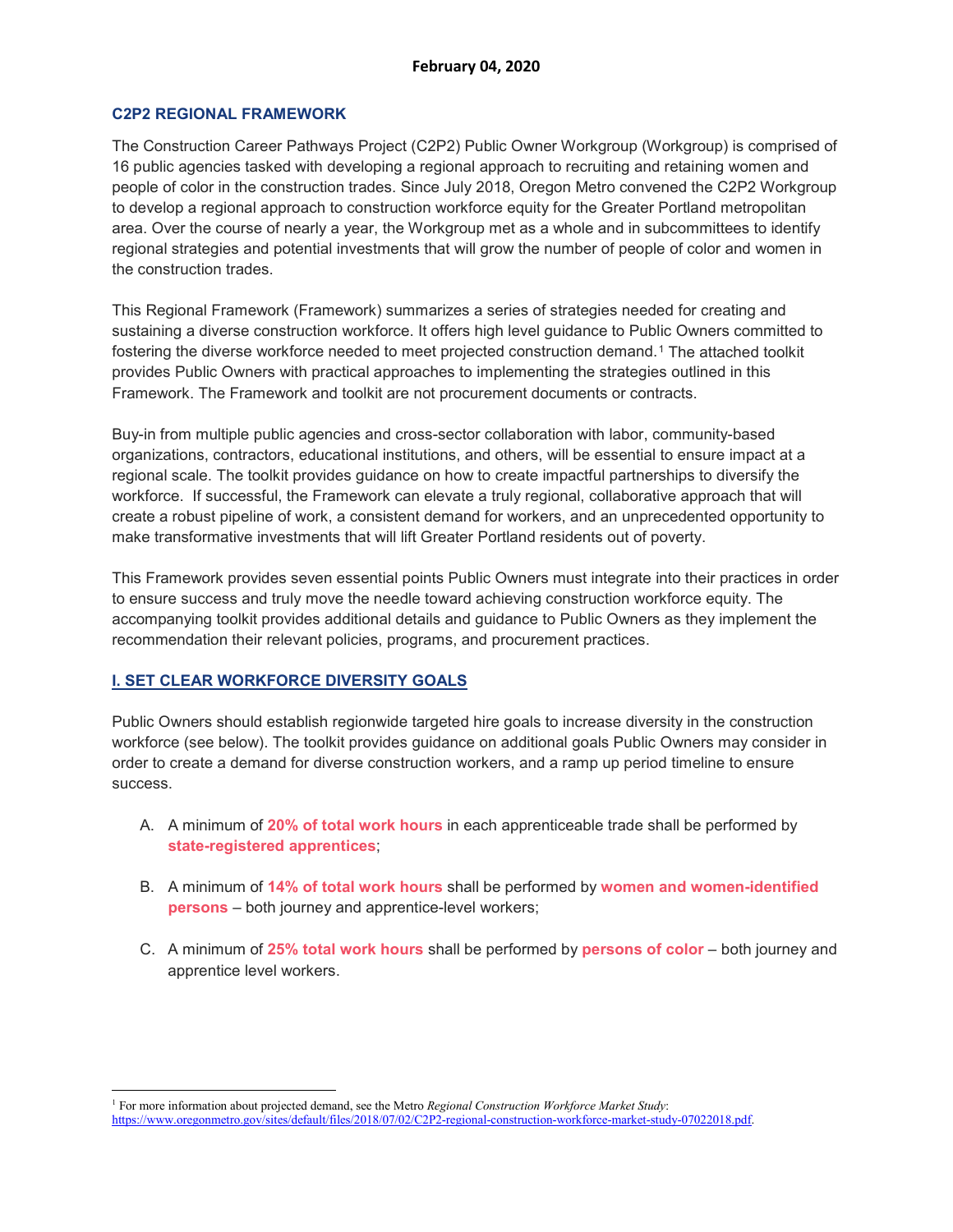# **II. SET PROJECT THRESHOLDS**

Public Owners will set a project cost threshold to trigger targeted hire goals and set a "tiered" system to determine tracking requirements. The threshold tiers recommended in the toolkit are based on the Public Owner's typical project size and cost. Agencies should consider and adopt the thresholds outlined in the toolkit or set modified thresholds based on their typical project size and their capacity to monitor compliance.

# **III. TRACK AND REVIEW PROGRESS ON GOALS**

Public Owners should utilize a software tracking system – such as Elations, LCPtracker, B2GNow - to streamline reporting and compliance. Adopting a data-driven approach will facilitate the enforcement of targeted hire goals and help Developers/Prime Contractors troubleshoot any issues that may arise. The building trades should also collect and report data to Public Owners on demographics of their workers and members. Collecting this data regionally helps to create and allows for monitoring and reassessment of progress towards workforce goals. The toolkit provides a list of approaches to collecting workforce data, along with a set common data points all Public Owners should commit to collecting in order monitor their progress towards achieving workforce diversity goals.

# **IV. DEVELOP A WORKFORCE AGREEMENT**

Workforce Agreements are enforceable contracts that govern the terms and conditions of employment for all workers on a given construction project. They serve as a useful mechanism to align practices to ensure diversity goals are met and allow for clear tracking and monitoring of contractors by Public Owners, community-based organizations, and minority firms. Workforce Agreements avoid costly delays due to labor disputes or shortages of workers, and contractually ensures that publicly funded projects are completed on time and on schedule for the benefit of taxpayers.[2](#page-5-0) They offer Public Owners increased oversight of numerous contractors and unions on large projects. The toolkit contains a series of terms that are critical to achieving workforce diversity goals and should be considered when negotiating a Workforce Agreement.

# **V. IMPLEMENT WORKSITE ANTI-HARRASSMENT AND CULTURE CHANGE STRATEGIES**

To support, cultivate and grow a positive jobsite culture, Public Owners should require an approved worksite harassment prevention strategy. Programs such as Alteristic's Green Dot or the Carpenter's Positive Jobsite Culture Training programs ensure all employees, regardless of race, gender, or creed, are guaranteed a safe and respectful working environment. [3](#page-5-1) By working together, Public Owners, trades, and contractors can put practices in place that can help eliminate hostility and bullying in the construction industry.

<span id="page-5-0"></span><sup>&</sup>lt;sup>2</sup> Labor Agreements, Project Labor Agreements, Community Workforce Agreements, and Community Benefits Agreements are<br>other legally enforceable contracts that when implemented, can result in diversity outcomes on public pr

<span id="page-5-1"></span><sup>&</sup>lt;sup>3</sup> Alteristic's Green Dot Violence Prevention program is a bystander intervention strategy that aims to prevent and reduce power-<br>based personal violence at school campuses and workplace environments, including sexual har develops curriculum and training materials using strategic planning, bystander mobilization, interpersonal communication, and coalition building. The Green Dot program was successfully implemented as part of the project labor agreement for the Multnomah County Central Courthouse and can be a model adapted for projects and jobsites across the region. More information can be found at[: https://alteristic.org/services/green-dot/.](https://alteristic.org/services/green-dot/)